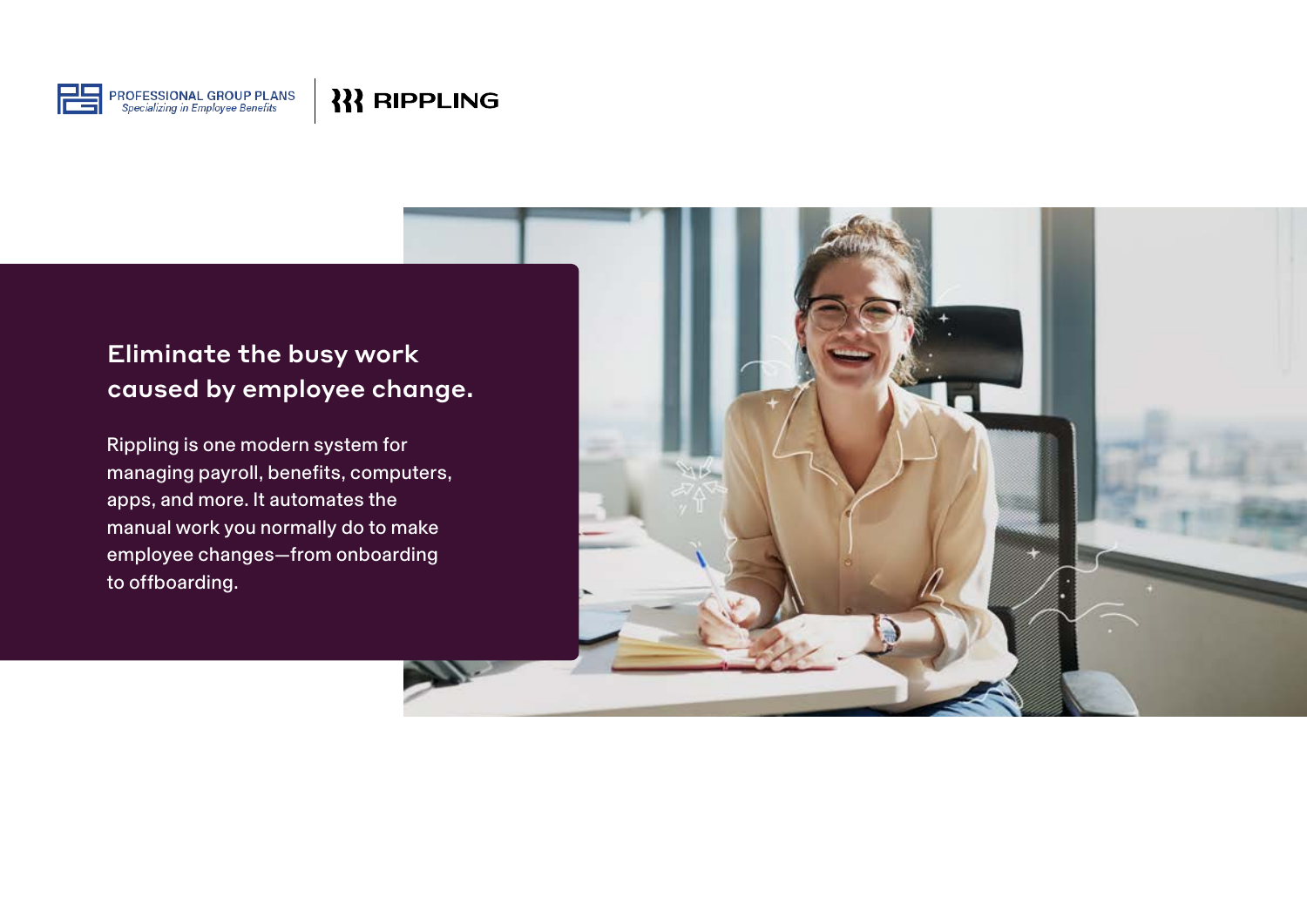# The Employee Management Platform

Rippling unifies all your employee systems, by connecting them to a single system of record for employee data. It's one platform, for all your employee data and operations.



### Payroll

Pay employees and contractors from anywhere. Automatically file your taxes.

#### **Benefits**

Medical, dental, vision, 401k, and more. All in one place, and integrated with payroll.

## Devices & Security

Buy, configure, and manage all your people's devices, from laptops to monitors.

### Apps & Access

Set up employees in 500+ apps—from Slack to Salesforce and control their access.